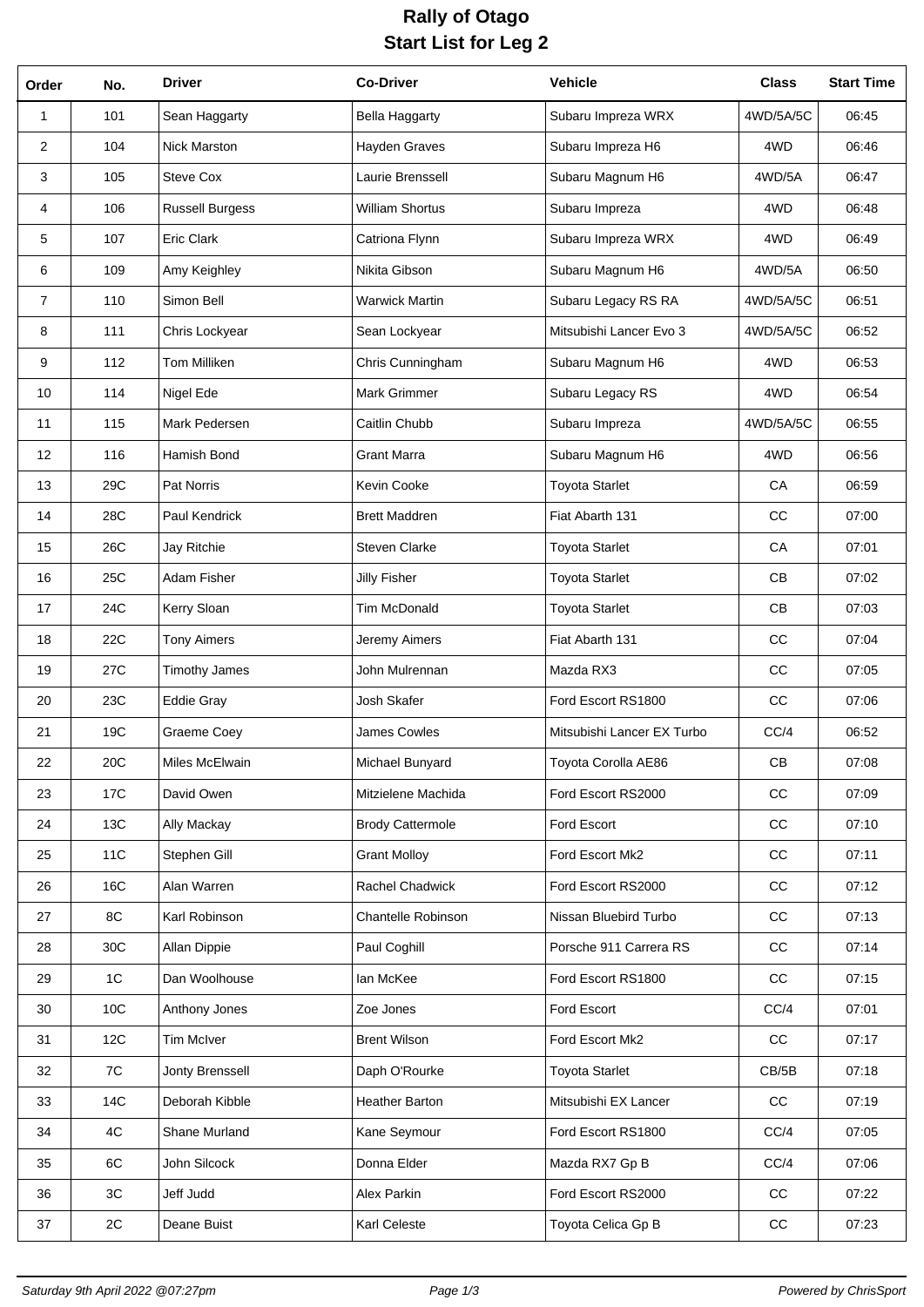## **Rally of Otago Start List for Leg 2**

| Order | No.            | <b>Driver</b>        | <b>Co-Driver</b>      | <b>Vehicle</b>             | <b>Class</b>   | <b>Start Time</b> |
|-------|----------------|----------------------|-----------------------|----------------------------|----------------|-------------------|
| 38    | 1              | Hayden Paddon        | John Kennard          | Hyundai i20 AP4            | 1              | 07:13             |
| 39    | 3              | Ben Hunt             | Tony Rawstorn         | Skoda Fabia Rally2 evo     | $\mathbf{1}$   | 07:14             |
| 40    | 6              | Emma Gilmour         | Mal Peden             | Suzuki Swift AP4           | $\mathbf{1}$   | 07:15             |
| 41    | 4              | Raana Horan          | Michael Connor        | Skoda Fabia R5             | $\mathbf{1}$   | 07:16             |
| 42    | 13             | Ari Pettigrew        | Jason Farmer          | Holden Barina AP4          | $\mathbf{1}$   | 07:17             |
| 43    | $\overline{2}$ | <b>Robbie Stokes</b> | Amy Stokes            | Ford Fiesta AP4            | $\mathbf{1}$   | 07:18             |
| 44    | 201            | Regan Ross           | Katrina Renshaw       | Ford Fiesta R5             | D              | 07:34             |
| 45    | 10             | <b>Todd Bawden</b>   | Paul Burborough       | Ford Fiesta R5 Mk II       | $\mathbf{1}$   | 07:20             |
| 46    | $\overline{7}$ | Dylan Turner         | <b>Jeff Cress</b>     | Audi S1 AP4                | $\mathbf{1}$   | 07:21             |
| 47    | 8              | Matt Summerfield     | Nicole Summerfield    | Mitsubishi Mirage AP4      | $\mathbf{1}$   | 07:37             |
| 48    | 11             | Mike Young           | Amy Hudson            | Subaru Impreza WRX         | $\mathbf{1}$   | 07:23             |
| 49    | 16             | Glenn Inkster        | Spencer Winn          | Mazda 2 AP4                | $\mathbf{1}$   | 07:24             |
| 50    | 9              | Jack Hawkeswood      | Sarah Brennan         | Toyota Yaris AP4           | $\mathbf{1}$   | 07:25             |
| 51    | 12             | Kingsley Jones       | <b>Waverley Jones</b> | Skoda Fabia R5             | $\mathbf{1}$   | 07:26             |
| 52    | 14             | Phil Campbell        | <b>Brianna Little</b> | Ford Fiesta AP4            | $\mathbf{1}$   | 07:27             |
| 53    | 15             | Matt Jensen          | Tyson Jemmett         | Mazda 2 AP4                | $\mathbf{1}$   | 07:28             |
| 54    | 203            | Marcus van Klink     | Dave Neill            | Mazda RX8                  | $\mathsf{C}$   | 07:44             |
| 55    | 23             | Jeff Ward            | Murray O'Neil         | Subaru Impreza WRX         | D/5A           | 07:45             |
| 56    | 207            | Ray Casey            | Jimmy Martin          | Subaru Impreza Sti         | D              | 07:46             |
| 57    | 17             | Duncan McCrostie     | Samantha Gray         | Mazda 2 AP4                | $\mathbf{1}$   | 07:32             |
| 58    | 18             | <b>David Sievers</b> | Noel Moloney          | Subaru Impreza WRX         | D/5A           | 07:48             |
| 59    | 19             | Wayne Muckle         | Tania Cresswell       | Mitsubishi Lancer Evo X    | D/5A           | 07:49             |
| 60    | 22             | <b>Bruce Herbert</b> | Bevan Parker          | Mitsubishi Lancer EX Turbo | ${\bf C}$      | 07:35             |
| 61    | 21             | <b>Brent Taylor</b>  | Chris Ramsay          | Toyota FT86                | 3              | 07:36             |
| 62    | 25             | <b>Brian Green</b>   | Fleur Pedersen        | Mitsubishi Mirage AP4      | $\mathbf{1}$   | 07:37             |
| 63    | 24             | <b>Brynley Smith</b> | Andy Beck             | Mitsubishi Lancer Evo 9    | D/5A           | 07:53             |
| 64    | 205            | Ray Wilson           | Chris Lancaster       | Subaru Impreza WRX         | D              | 07:54             |
| 65    | 202            | Michael Tall         | Matt Richards         | Mitsubishi MIrage          | D              | 07:55             |
| 66    | 41             | Dylan Thomson        | Bayden Thomson        | Ford Fiesta ST150          | $\overline{2}$ | 07:41             |
| 67    | 31             | Bryn Jones           | Jared Hudson          | Ford Fiesta ST150          | 2              | 07:42             |
| 68    | 208            | lan Warren           | Alex Gidney           | Nissan Pulsar              | B              | 07:58             |
| 69    | 220            | Caleb MacDonald      | Kevin Laird           | Mitsubishi Lancer Evo 6    | D              | 07:59             |
| 70    | 30             | <b>Charlie Evans</b> | Dayna Kiekebosch      | Honda Civic                | 2              | 07:45             |
| 71    | 209            | David Birkett        | <b>Jack Birkett</b>   | Toyota Levin               | B              | 08:01             |
| 72    | 210            | Neil Dodds           | Rachael Dodds         | Subaru Impreza WRX         | D              | 08:02             |
| 73    | 26             | Dave Strong          | Carol Liston          | Honda Jazz RS              | 3              | 07:48             |
| 74    | 27             | Daniel Haines        | <b>Matt Priest</b>    | Ford Escort Mk2            | 3              | 07:49             |